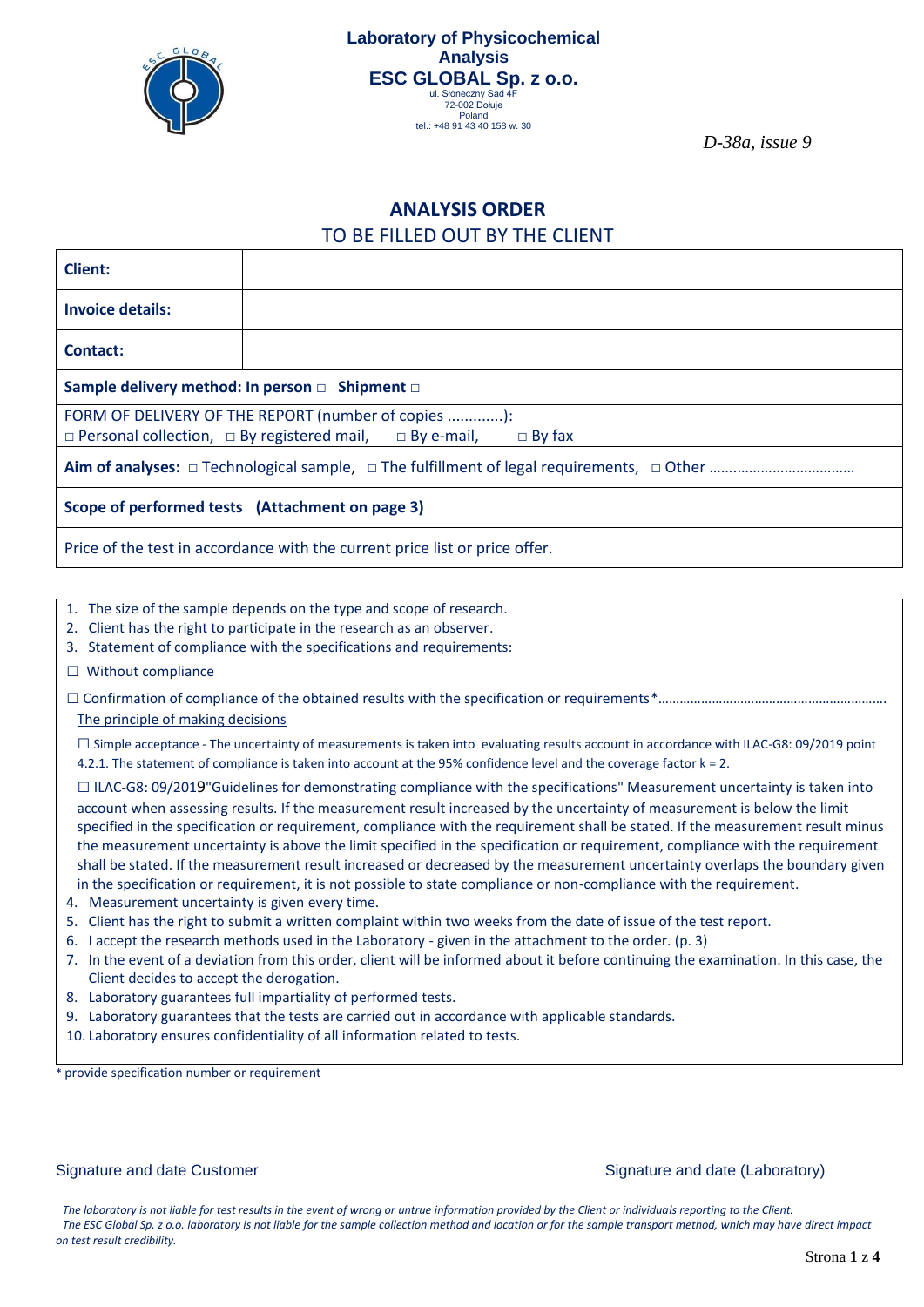

*D-38a, issue 9*

## **SAMPLE IDENTIFICATION** (TO BE FILLED OUT BY THE CLIENT)

| No. | <b>Sample</b><br>marking by the<br>client | Sample type<br>(e.g.: water,<br>residue) | <b>Sample</b><br>collection<br><b>location</b> | <b>Sample</b><br>collection<br>date | <b>Test code</b><br>(Annex<br>No1) | <b>Acidified</b><br>sample<br>YES/NO | Notes** |
|-----|-------------------------------------------|------------------------------------------|------------------------------------------------|-------------------------------------|------------------------------------|--------------------------------------|---------|
|     |                                           |                                          |                                                |                                     |                                    |                                      |         |
|     |                                           |                                          |                                                |                                     |                                    |                                      |         |
|     |                                           |                                          |                                                |                                     |                                    |                                      |         |
|     |                                           |                                          |                                                |                                     |                                    |                                      |         |
|     |                                           |                                          |                                                |                                     |                                    |                                      |         |
|     |                                           |                                          |                                                |                                     |                                    |                                      |         |
|     |                                           |                                          |                                                |                                     |                                    |                                      |         |
|     |                                           |                                          |                                                |                                     |                                    |                                      |         |
|     |                                           |                                          |                                                |                                     |                                    |                                      |         |
|     |                                           |                                          |                                                |                                     |                                    |                                      |         |
|     |                                           |                                          |                                                |                                     |                                    |                                      |         |
|     |                                           |                                          |                                                |                                     |                                    |                                      |         |
|     |                                           |                                          |                                                |                                     |                                    |                                      |         |
|     |                                           |                                          |                                                |                                     |                                    |                                      |         |
|     |                                           |                                          |                                                |                                     |                                    |                                      |         |
|     |                                           |                                          |                                                |                                     |                                    |                                      |         |
|     |                                           |                                          |                                                |                                     |                                    |                                      |         |
|     |                                           |                                          |                                                |                                     |                                    |                                      |         |
|     |                                           |                                          |                                                |                                     |                                    |                                      |         |
|     |                                           |                                          |                                                |                                     |                                    |                                      |         |
|     |                                           |                                          |                                                |                                     |                                    |                                      |         |
|     |                                           |                                          |                                                |                                     |                                    |                                      |         |
|     |                                           |                                          |                                                |                                     |                                    |                                      |         |

\*\* *To be completed in case of analysis parameters are not listed in Annex No 1*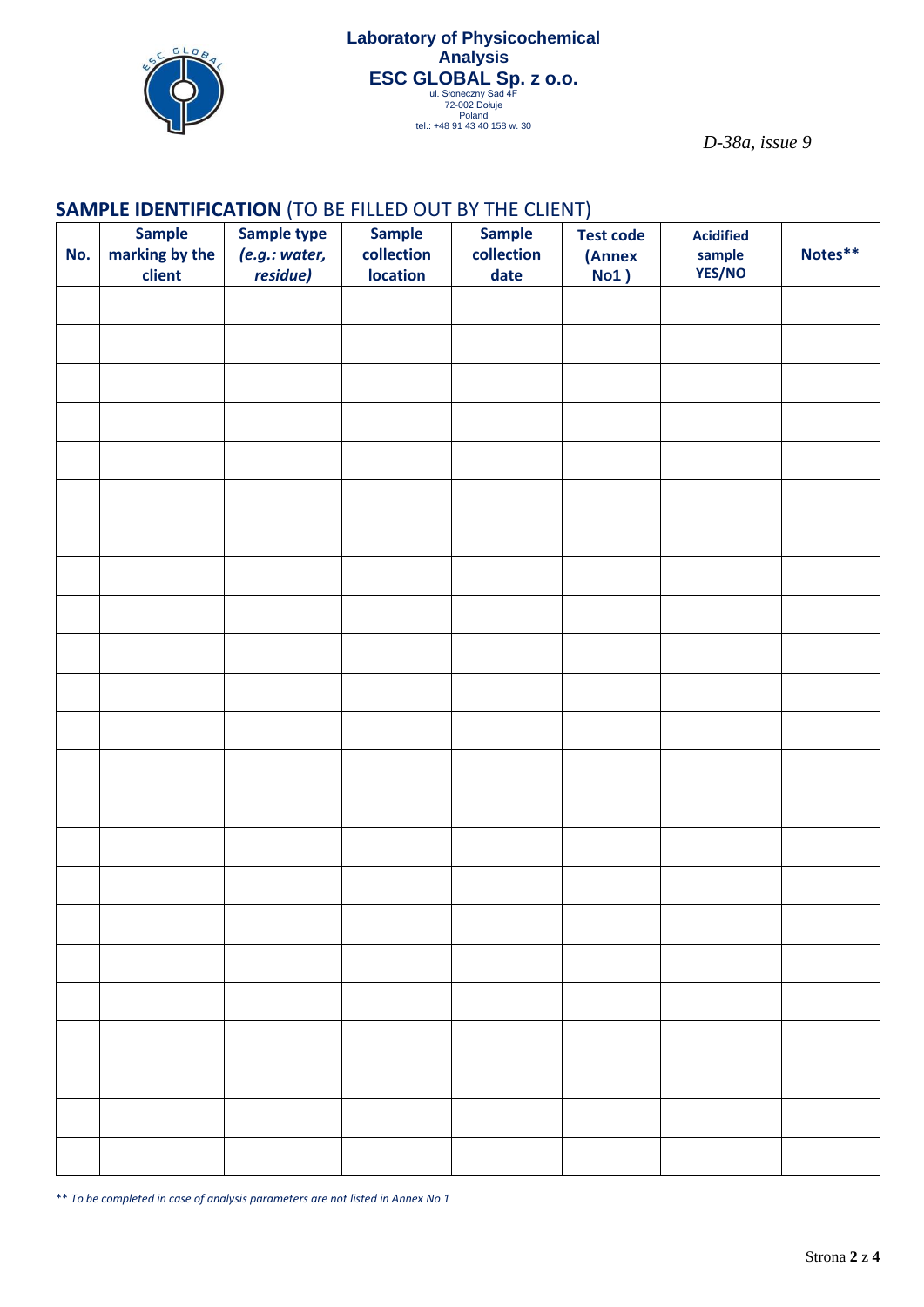

# **[Laboratory](https://pl.pons.com/tłumaczenie/angielski-polski/Laboratory) [of](https://pl.pons.com/tłumaczenie/angielski-polski/of) [Physicochemical](https://pl.pons.com/tłumaczenie/angielski-polski/Physicochemical) [Analysis](https://pl.pons.com/tłumaczenie/angielski-polski/Analysis) ESC GLOBAL Sp. z 0.0.**<br>
ul. Słoneczny Sad 4F<br>
<sup>72-002 Dołuje</sup><br>
Poland<br>
<sup>Poland</sup> 43 40 158 w. 30

*D-38a, issue 9*

|  |  | ANNEX NO 1. List of tested parameters, test codes |  |
|--|--|---------------------------------------------------|--|
|--|--|---------------------------------------------------|--|

| <b>Test parameters</b>           | <b>Test</b><br>code | <b>Analysis</b><br>no. | <b>Analysis parameters</b>                                                                                  | <b>Status</b><br>method |
|----------------------------------|---------------------|------------------------|-------------------------------------------------------------------------------------------------------------|-------------------------|
|                                  |                     |                        |                                                                                                             |                         |
| <b>Basic water</b><br>parameters |                     | $\mathbf{1}$           | Conductivity Range: $25 - 10000 \mu$ S/ cm<br>Conductivity method; PN-EN 27888:1999                         | А                       |
|                                  |                     |                        | Total hardness Range: 3,5-20 °dH                                                                            |                         |
|                                  |                     | $\overline{2}$         | Spectrophotometric method, HACH LCK Nr 327, edition 1 z 07/2019                                             | А                       |
|                                  |                     |                        | Chlorides Range: 3 - 1000 mg/l                                                                              |                         |
|                                  |                     | 3                      | Spectrophotometric method HACH LCK Nr 311, edition 1 z 11/2019                                              | А                       |
|                                  |                     | 4                      | Iron Zakres: $0.45 - 6.0$ mg/l Fe <sup>2+/3+/tot.</sup>                                                     | Α                       |
|                                  |                     |                        | Spectrophotometric method, HACH LCK Nr 320, edition 1 z 07/2019                                             |                         |
|                                  |                     | 5                      | Silica Range: $5 - 100$ mg/l $SiO2$                                                                         | A                       |
|                                  |                     |                        | Spectrophotometric method, HACH Nr 8185, edition 9 z 01/2014<br>Manganese Range: 0,0085 - 0,5 mg/l Mn       |                         |
|                                  |                     | 6                      | Spectrophotometric method, HACH LCW Nr 532, edition 1 z 03/2020                                             | A                       |
|                                  |                     |                        | Alkalinity P Range 0,4 - 20 mmol/l                                                                          |                         |
|                                  |                     | $\overline{7}$         | Titration method, PN-EN ISO 9963-1:2001                                                                     | Q                       |
|                                  |                     | 8                      | Alkalinity M Range: 0,4 - 20 mmol/l                                                                         | $\mathbf{Q}$            |
|                                  |                     |                        | Titration method, PN-EN ISO 9963-1:2001                                                                     |                         |
|                                  |                     | 9                      | Alkalinity P Range 0-500 mg/l CaCO <sub>3</sub><br>Photometric method, Palintest No38 V3-05/07              | Q                       |
|                                  |                     |                        | Alkalinity M Range: $0,4 - 20$ mmol/l                                                                       |                         |
|                                  |                     | 10                     | Photometric method, Palintest No37 V3-05/07                                                                 | Q                       |
|                                  |                     |                        | Determination pH Range: 2.0 - 14.0                                                                          |                         |
|                                  |                     | 11                     | Potentiometric method PN-EN ISO 10523:2012                                                                  | Q                       |
|                                  |                     | 12                     | Residual hardness Range: 0,02-6 °Dh                                                                         | Q                       |
|                                  |                     |                        | Spectrophotometric method,, HACH LCK Nr 427, edition 1 z 07/2019                                            |                         |
|                                  |                     | 13                     | <b>Magnesium</b> Range: $3 - 50$ mg/l Mg<br>Spectrophotometric method, HACH LCK Nr 327, edition 1 z 07/2019 | Q                       |
|                                  |                     |                        | Calcium Range: 5 - 100 mg/l Ca                                                                              |                         |
|                                  |                     | 14                     | Spectrophotometric method, HACH LCK Nr 327, edition 1 z 07/2019                                             | Q                       |
|                                  | <b>PW</b>           | 15                     | Phosphate Zakres 0,05-1,5 mg/L PO <sub>4</sub> -P                                                           | Q                       |
|                                  |                     |                        | Spectrophotometric method HACH LCK Nr 349, edition 1 z 03/2019                                              |                         |
|                                  |                     | 16                     | Nitrate Range: $0 - 11$ mg/l NO <sub>3</sub><br>Photometric method, PrimeLab Nr 34                          | Q                       |
|                                  |                     |                        | Nitrite Range0 - 0.5 mg/l NO <sub>2</sub>                                                                   |                         |
|                                  |                     | 17                     | Photometric method, PrimeLab Nr 35                                                                          | Q                       |
|                                  |                     | 18                     | Sulphate Range: $0 - 200$ mg/l SO <sub>4</sub> <sup>2-</sup>                                                | Q                       |
|                                  |                     |                        | Photometric method, Palintest Nr 32, V1-10/05                                                               |                         |
|                                  |                     | 19                     | <b>Sulphite</b> Range: $0 - 500$ mg/l Na <sub>2</sub> SO <sub>3</sub>                                       | ÷.                      |
|                                  |                     |                        | Photometric method, Palintest Nr 34, V1-10/05<br>Chlorine dioxide Zakres: $0 - 9.5$ mg/l ClO <sub>2</sub>   |                         |
|                                  |                     | 20                     | Photometric method Palintest Nr7.3, V4-12/11                                                                |                         |
|                                  |                     |                        | Polyacrylates Range: 1 - 30 mg/l                                                                            |                         |
|                                  |                     | 21                     | Photometric method PrimeLab Nr 85,                                                                          |                         |
|                                  |                     | 22                     | Organophosphonate Range: 0 - 20 mg/l PO <sub>4</sub>                                                        | ä,                      |
|                                  |                     |                        | Photometric method, Palintest Nr 44, V1-10/05<br>Free Chlorine Range: $0 - 5.0$ mg/l                        |                         |
|                                  |                     | 23                     | Photometric method Palintest Nr 7, V1-10/05                                                                 |                         |
|                                  |                     |                        | Turbidity Range 5 - 400 NTU                                                                                 |                         |
|                                  |                     | 24                     | Photometric method Palintest Nr 48 V1-10/05                                                                 |                         |
|                                  |                     | 25                     | Colour Range 10 - 500 mg/l Pt                                                                               |                         |
|                                  |                     |                        | Photometric method Palintest Nr 47 V1-10/05<br>Ammonium ion Range: 0-1 mg/l                                 |                         |
|                                  |                     | 26                     | Photometric method, Primelab No2                                                                            |                         |
|                                  |                     |                        | Calcium hardness Range: 0 - 500 mg/l CaCO <sub>3</sub>                                                      |                         |
|                                  |                     | 27                     | Photometric method, Palintest Nr 12, V1-10/05                                                               |                         |
|                                  |                     | 28                     | Molybdate Range: 0 - 20 mg/l MoO <sub>4</sub> ,                                                             |                         |
|                                  |                     |                        | Photometric method, Palintest Nr 42, V2-09/11<br>Molybdate Range: 0 - 100 mg/l MoO <sub>4</sub>             |                         |
|                                  |                     | 29                     | Photometric method, Palintest Nr 22, V1-10/05                                                               | ä,                      |
| <b>Analysis of</b>               |                     |                        | <b>Element concentration</b>                                                                                |                         |
| elements in                      |                     |                        | Range:                                                                                                      |                         |
| industrial and                   | IW                  |                        | Ag, Al, Ba, Cr, Mn, Ni, Pb, Zn (0,1 - 50) mg/l                                                              | Α                       |
| raw water                        |                     |                        | Fe, Mg, P $(0,1 - 1000)$ mg/l<br>Ca $(0, 2 - 1500)$ mg/l                                                    |                         |
|                                  |                     |                        | Cd $(0,2 - 50)$ mg/l                                                                                        |                         |